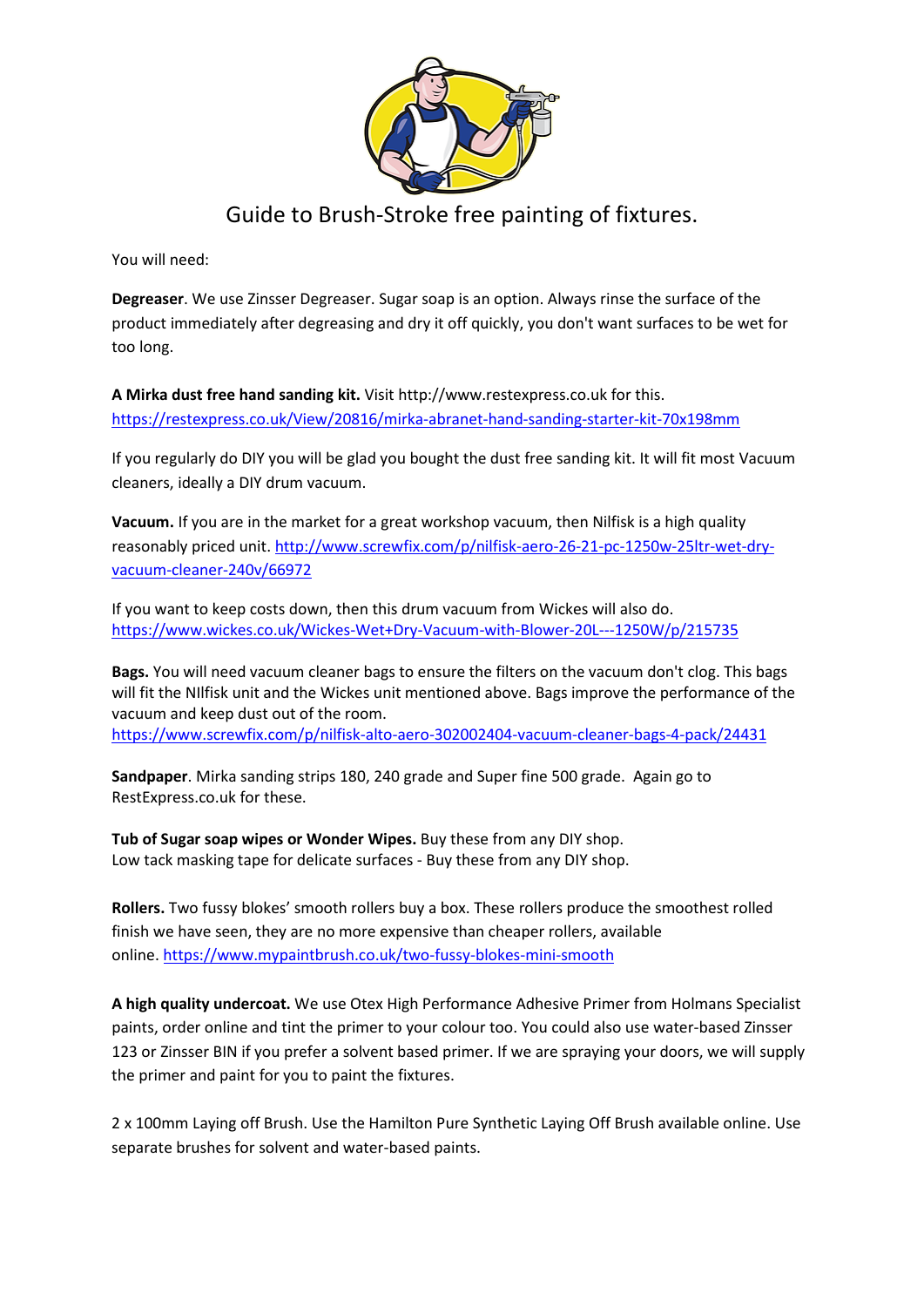**Paint.** We'll supply this too if we're spraying your doors. We use primarily Mylands or Little Greene eggshell, both available online. Buy fresh paint, shop bought paint may have been on the shelf for too long.

# The steps to painting brush-stroke free fixtures

This guide will share a method to get a brush stroke free finish on fixtures to seamlessly sit alongside your spray painted cabinet doors.

# **Removal of doors and Drawers to access fixtures**

We call them fixtures because they are fixed in place and have to be painted in situ. Fixtures are typically the end panels, cornices, pelmets and sometimes the visible edges of the cabinet carcass. Remove all the doors and drawer fronts, leaving the hinges in place. Commonly two small screws hold each hinge to the door, these are what you will remove to free the door. If you have any tricky drawer fronts to remove or appliance doors, try Youtube for tips on removal of these, help to remove most types have been posted up.

Some of the fixtures may come off dependant on how the kitchen was fitted, these being the pelmets, cornices and plinths, you can decide if you want to paint these by hand or get them sprayed, you may even decide to paint them in situ if you choose to. We find it's easier to disassemble as much of the kitchen as possible.

**Preparation.** More time should be spent in preparation than any other step.

## **Clean**

Clean all the surfaces that will be painted. Greasy areas will need degreasing with any cleaning product that removes grease. Use Sugar soap wipes for less dirty areas.

## **Mask the edges**

Protect areas around the fixture with masking tape, typically this will be where a wall joins a side panel or a unit edge meets an appliance. Use tape that has minimum adhesion, use 2 inch/50mm wide tape.

## **Key the surface**

Any surface that is going to be painted needs to have its surface keyed with fine sandpaper to help the new paint adhere. Do not skip this step no matter how much the primer manufacturer says that their product does not require keying, it's just not true. Wear a mask to protect yourself from dust. Your fixtures are likely to be varnish, lacquer, paint or melamine, you only want to key the existing finish, you don't want to sand right through it. Using the Mirka dust free sanding pad, 240 grit is best if a surface keys easily, use 180 grit if the surface is harder, trial and error will tell you which to go with. Change paper often, once or twice a door. If the surface you are preparing is decrepit then you may have to sand off the old finish entirely, the job will be a bigger one of course.

Connected to a vacuum, gently key the surface of your fixtures, in a slightly circular movement, this will produce a fine dust. You need only make the surface matt and smooth, no scratches should be visible, this is enough to provide an excellent key. If there are scratches then try a finer paper and change the paper regularly, it's a false economy to drag sandpaper out. Once done, vacuum any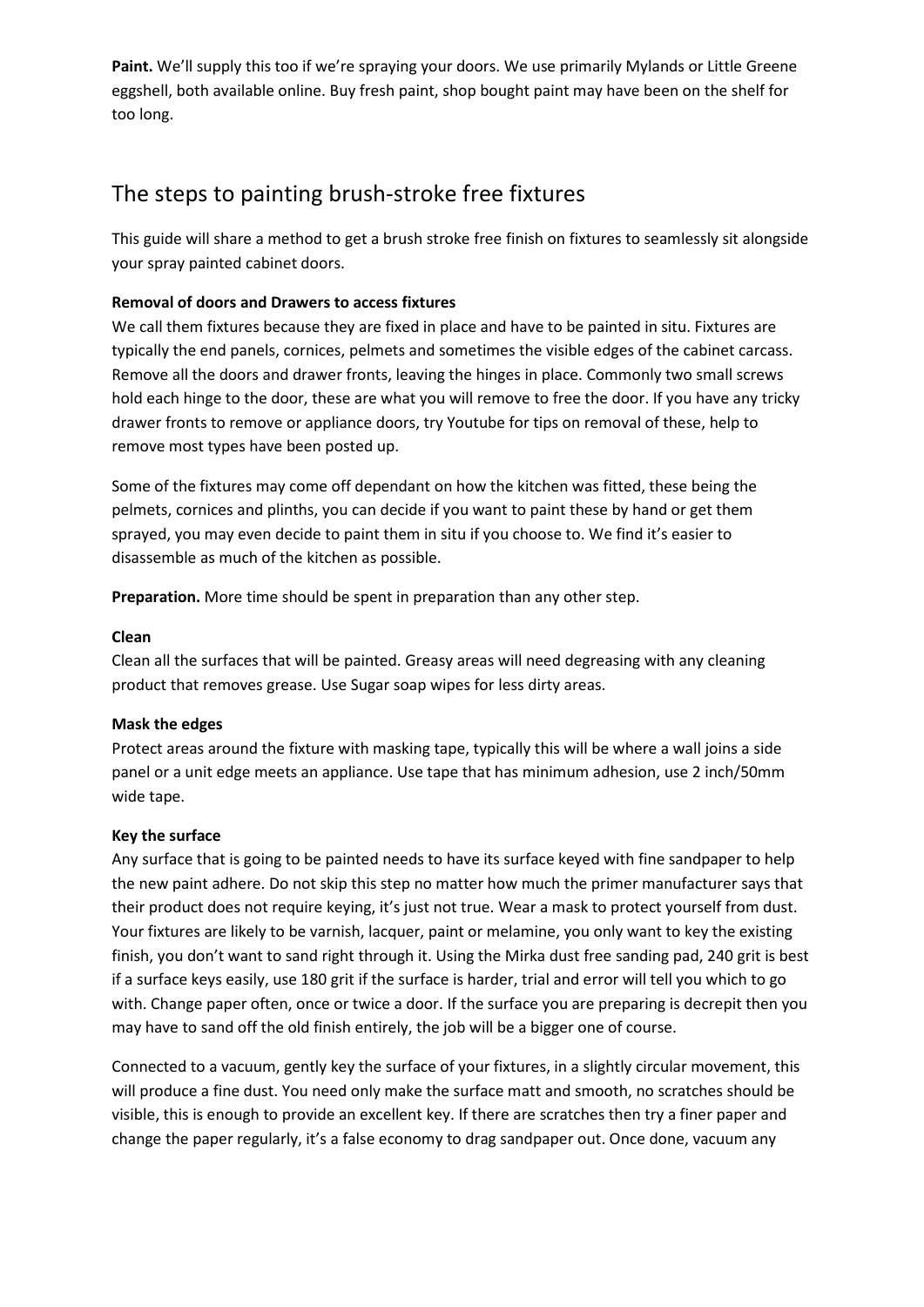remaining surface dust off and wipe down with a sugar soap wipe. Your fixture should now be matt, smooth and dust free, ready for primer.

#### **Prime**

Thin your primer with whatever thinner the manufacturer recommends. Mix it thoroughly. It should be no thicker than single cream. If your primer is solvent based, thin a little more. Apply to the fixture using a laying off brush, laying off brushes are typically used for finishing varnish, we will use them throughout the process. Apply a thin even coat of primer with the brush, do this quickly, do not over work the primer, ensure the room is cool so that the primer does not cure too fast. Next, wet a mini roller with primer too, not to heavy, but you must have some evenly applied to the roller. Before the brushed on primer starts to dry, gently roll the fixture that you just primed with the brush. Don't press hard, hold the handle loosely and let the roller roll freely across the fixture. What we are doing here is applying the primer with a brush and then texturing it with a wetted roller to achieve an even application of primer. The finish should be even, thin, wet, and slightly mottled. Because the primer was thinned it should stay wet for longer, this will give the primer more time to flatten out to a smooth finish. Some fixtures may only need a brush finish, for instance, cornices. If the odd small imperfection or fluff has found its way into the finish, don't touch it, these will come out later when we deburr. Repeat this step if necessary, insuring the first coat has dried fully. Stop once you have a solid finish with no background surface showing through.

#### **Deburr**

Once your primer is thoroughly dry, you can then deburr it with a pad of 500 grit paper using the Mirka pad, use the sponge attachment if necessary. Deburring is a very light going over the area, so lightly that you don't go through the primer. Your intention is not to key the primer, this is unnecessary, your aim is to skim off any high points or bits of fluff that found its way into the primer and smooth any stippling left by the roller. Once done vacuum and then wipe down with a sugar soap wipe to remove any dust.

#### **First coat**

Paint needs to be thinned to the consistency of thick milk or thin cream. Mix your paint thoroughly and regularly each time you load your paint tray, use a kettle, not the tin and only mix what you will need. If you are in a warm room open the window, you don't want the paint to skin over quickly. Apply the first coat of paint in exactly the same manner as the primer, first with a brush, then with a wetted roller lightly to texture and add more paint. The perfect finish is even, thin, wet and slightly mottled from the roller. There may be some air bubbles on the surface, this will likely pop or will burst when you roll the area lightly. Use a fresh roller every panel or two, you don't want it clogged with paint. Some fixture may get a better result with the brush alone. It's unlikely that this first coat will have an even colour because the paint was thinned to extend drying time. Once thoroughly dry, deburr any imperfections in this first coat.

## **Second coat.**

This coat is the same process as before only we're not going to deburr, we're after a flaw free finish in the wet stage. Again, apply with a brush, texture with a roller that has also been wetted with some paint. Note that this coat will likely want to dry very quickly as it is being applied to paint, so, you may want to thin this coat a smidge more if you find it dries too quickly. Keeping the area that you are painting cool helps too. If it doesn't go well don't despair, follow the same process until you nail it. Usually two coats of paint will do the trick, three or more is fine too.